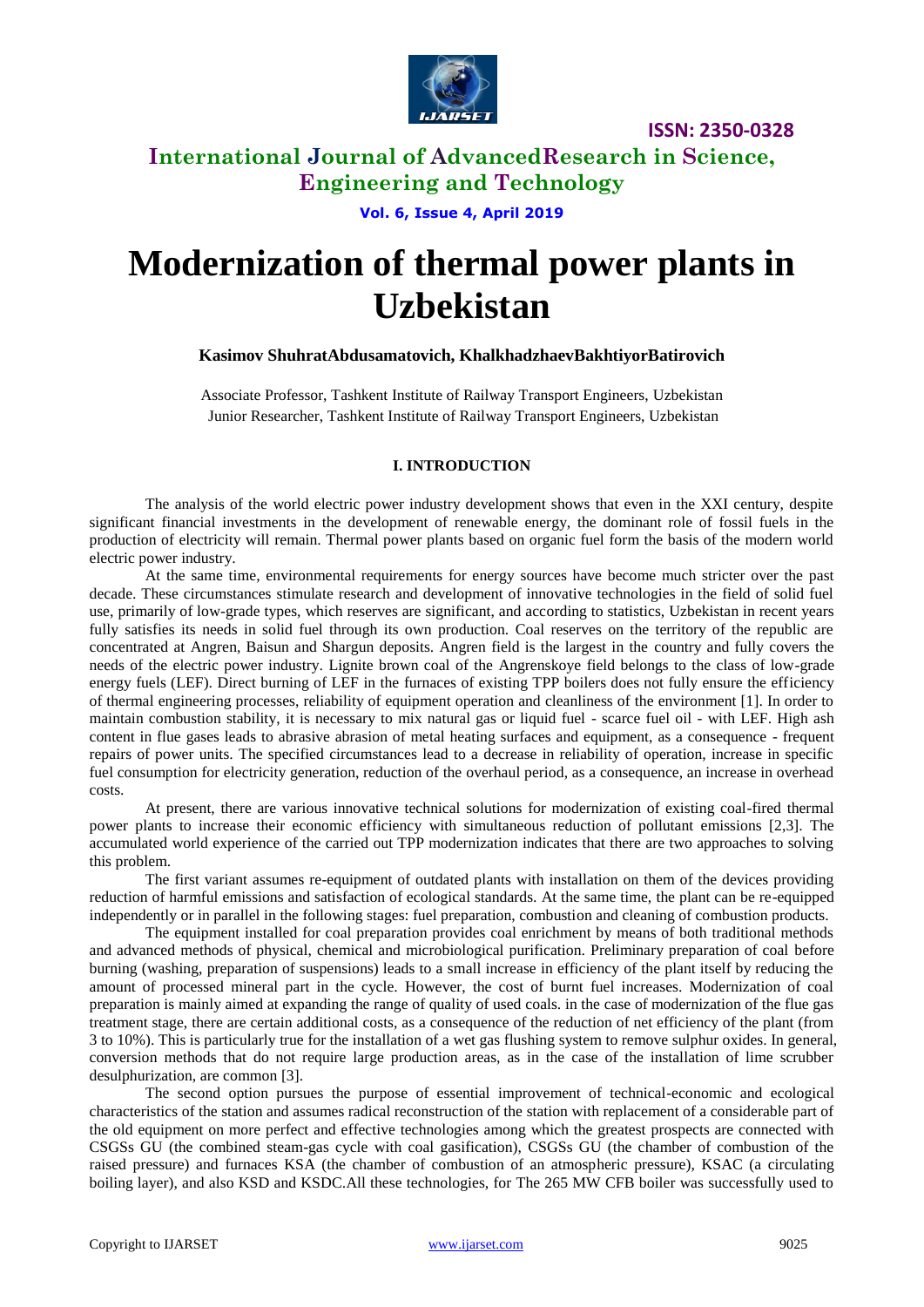

# **International Journal of AdvancedResearch in Science, Engineering and Technology**

### **Vol. 6, Issue 4, April 2019**

convert one unit of the Northside power plant in Florida at the beginning of 2003. The total cost of modernization of the boiler amounted to 310 million dollars.

During the reconstruction of the existing coal station, the existing boiler is replaced by a new coal gasifier or combustion chamber with a CS. If a high pressure combustion chamber is used in front of a gas turbine, gas cleaning and heat recovery systems must also be installed. It is desirable that the rest of the equipment (coal feeders, steam turbine, power generators) be also upgraded.

The experience of upgrading one of the old units at the WabashRiver coal-fired power plant in Indiana deserves attention. A conventional steam unit has been converted to a combined steam and gas cycle for coal gasification products. A Destec process was used as a gasifier. The unit was put into operation in 2000, its capacity - 250 MW [4]. The experience of modernization of the unit was used to develop the project of a new 1155 MW KPGTs GU. It is estimated that the unit capital cost of the 1,500 MW plant under consideration will be \$10,066 per kilowatt of electrical capacity, almost \$500 less than the prototype. At the same time, the plant will meet all environmental requirements, moreover, it will significantly exceed the existing prototype in terms of specific emissions.

In general, it can be argued that the reconstruction of the existing coal units of the plant in configuration with a steam-gas cycle and coal gasification (gasifier - gas turbine) will require additional investment from 1100 to 1300 U.S. dollars for each kilowatt of electrical capacity. However, the reconstruction with the introduction of the combined cycle with gasification may increase the efficiency of the coal-fired power plant from 35% to more than 40% and increase its capacity by 50-150%. Therefore, due to the increased productivity and efficiency of the upgraded plant compared to the old one, the price of electricity will increase by no more than 0.2 cents per kWh. Additionally, these spent funds will allow to reduce emissions of sulphur oxides by almost 99%, as well as significantly reduce emissions of nitrogen oxides.

| Technology                  | <b>UEF</b>        | Modernization of traditional coal fired power plants<br>Sox/Noxemissi<br>ons, % | Output<br>power               | Service<br>life   | Additional<br>costs, \$/Kw      | Power/ener<br>cost<br>gy<br>increase<br>\$/MWh |  |  |  |  |  |
|-----------------------------|-------------------|---------------------------------------------------------------------------------|-------------------------------|-------------------|---------------------------------|------------------------------------------------|--|--|--|--|--|
| <b>Traditional Solution</b> |                   |                                                                                 |                               |                   |                                 |                                                |  |  |  |  |  |
| Coal<br>enrichment          | Small<br>increase | >30;<br>Doesn't<br>affect                                                       | The<br>same                   | Small<br>increase | Addition<br>fuel<br>al<br>price | $2 - 3$                                        |  |  |  |  |  |
| Scrubber<br>desulfurization | Decrease          | $90-95;$<br>Doesn't<br>affect                                                   | Moder<br>ate<br>reducti<br>on | Doesn't<br>affect | 180-200                         | $9 - 11$                                       |  |  |  |  |  |
| Innovative solution         |                   |                                                                                 |                               |                   |                                 |                                                |  |  |  |  |  |
| Fluegas cleaning            | Decrease          | >90;<br>High                                                                    | Small<br>increase             | Doesn't<br>affect | 175-190                         | $10-12$                                        |  |  |  |  |  |

Table 1. Approximate technical, economic and environmental characteristics Modernization of traditional coal-fired power plants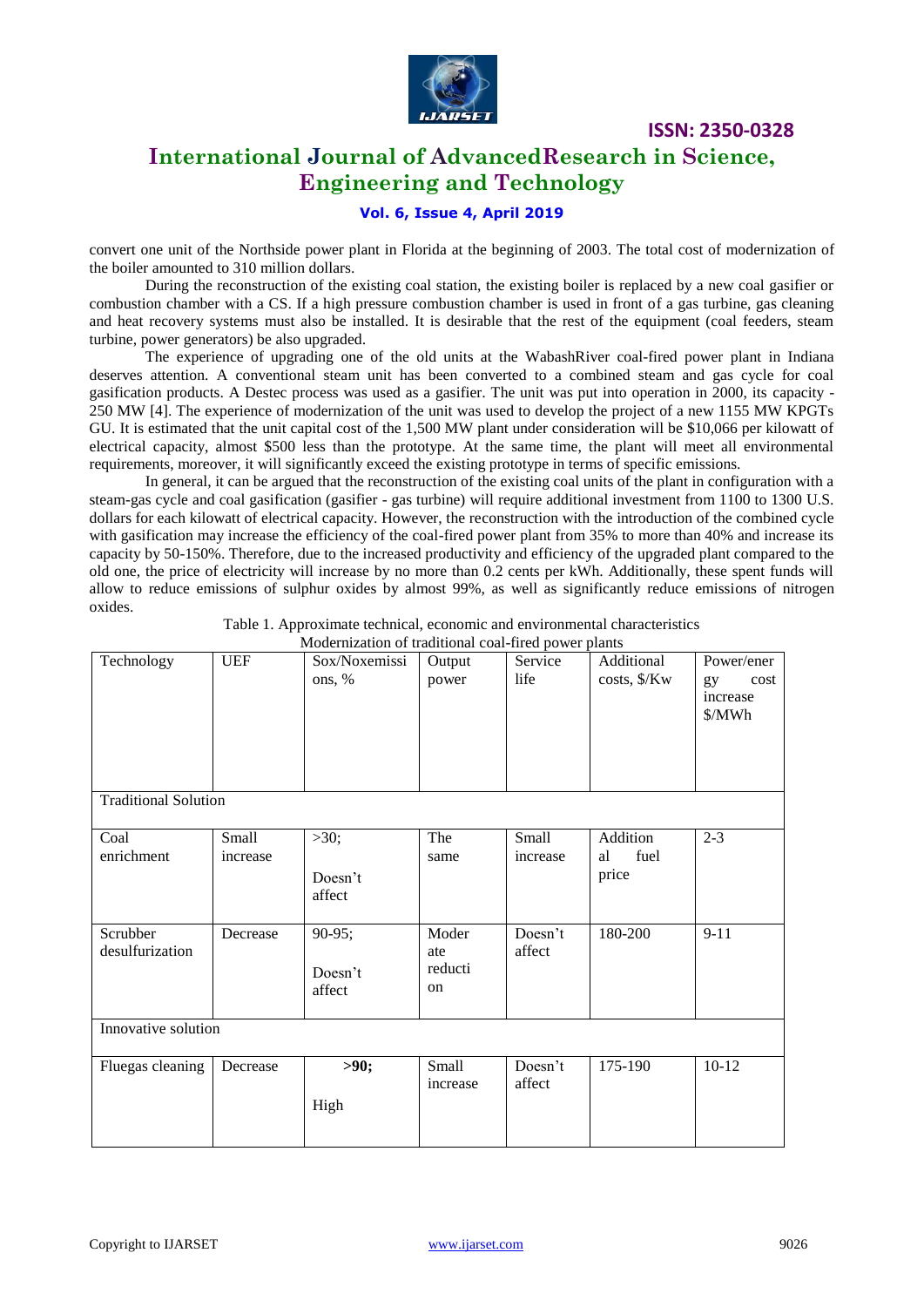

# **International Journal of AdvancedResearch in Science, Engineering and Technology**

### **Vol. 6, Issue 4, April 2019**

| Multistage<br>combustion<br>with<br>limestone                     | Decrease                     | $50-60;$<br>Medium.             | Small<br>increase             | Doesn't<br>affect            | 80-110           | $5-8$                          |
|-------------------------------------------------------------------|------------------------------|---------------------------------|-------------------------------|------------------------------|------------------|--------------------------------|
| Pre-<br>combustion<br>with<br>furnace<br>bottom<br>ash<br>removal | Small<br>increase            | $50-90;$<br>Moderate            | Small<br>increase             | Small<br>increase            | $50-60$          | $1 - 2$                        |
| дожиганием<br>C<br>газа                                           | The<br>same                  | Doesn't<br>affect, Mod<br>erate | Doesn<br>$\cdot$ t<br>affect  | Small<br>increase            | $10-20$          | Depends<br>on the gas<br>price |
| Water-coal<br>suspension                                          | Small<br>increase            | $10-60;$<br>Doesn't<br>affect   | Small<br>increase             | Doesn't<br>affect            | $20 - 50$        | $11-23$                        |
| Combined gas<br>and<br>steam<br>with<br>cycle<br>gasification     | Moder<br>ate<br>increas<br>e | 95-99;<br>Moderate              | $50-$<br>150%<br>Increa<br>se | Mode<br>rate<br>increa<br>se | $1100 -$<br>1300 | $1 - 2$                        |
| Circulating<br>fluidized<br>bed<br>under pressure                 | Doesn't<br>affect            | $90-95;60$                      | $50-$<br>70%<br>Increa<br>se  | Mode<br>rate<br>increa<br>se | 800-1000         | $2 - 4$                        |
| Atmospheric<br>(circulating)<br>fluidized bed                     | Doesn't<br>affect            | $90-95;60$                      | $10-$<br>15%<br>Increa<br>se  | Mode<br>rate<br>increa<br>se | 700-900          | $6 - 8$                        |

If we apply technology with increased pressure in the CW furnace, we can expect an increase in efficiency from 35 to 38% and an increase in power by 50%. Capital costs are slightly lower (800-1000 dollars per kW), but due to the fact that the productivity increases to a lesser extent than in the combined cycle with gasification, electricity costs slightly more - by about 0.4-0.6 cents per kWh.

Reconstruction with the use of fluidized bed combustion at atmospheric pressure does not lead to a significant increase in the plant's efficiency, but a 10-15% increase in power is achieved. Capital costs are not higher than 700-900 dollars per kWh, but due to relatively small increase in capacity, the increase in electricity price is 0.6-0.8 cents per kWh[4].